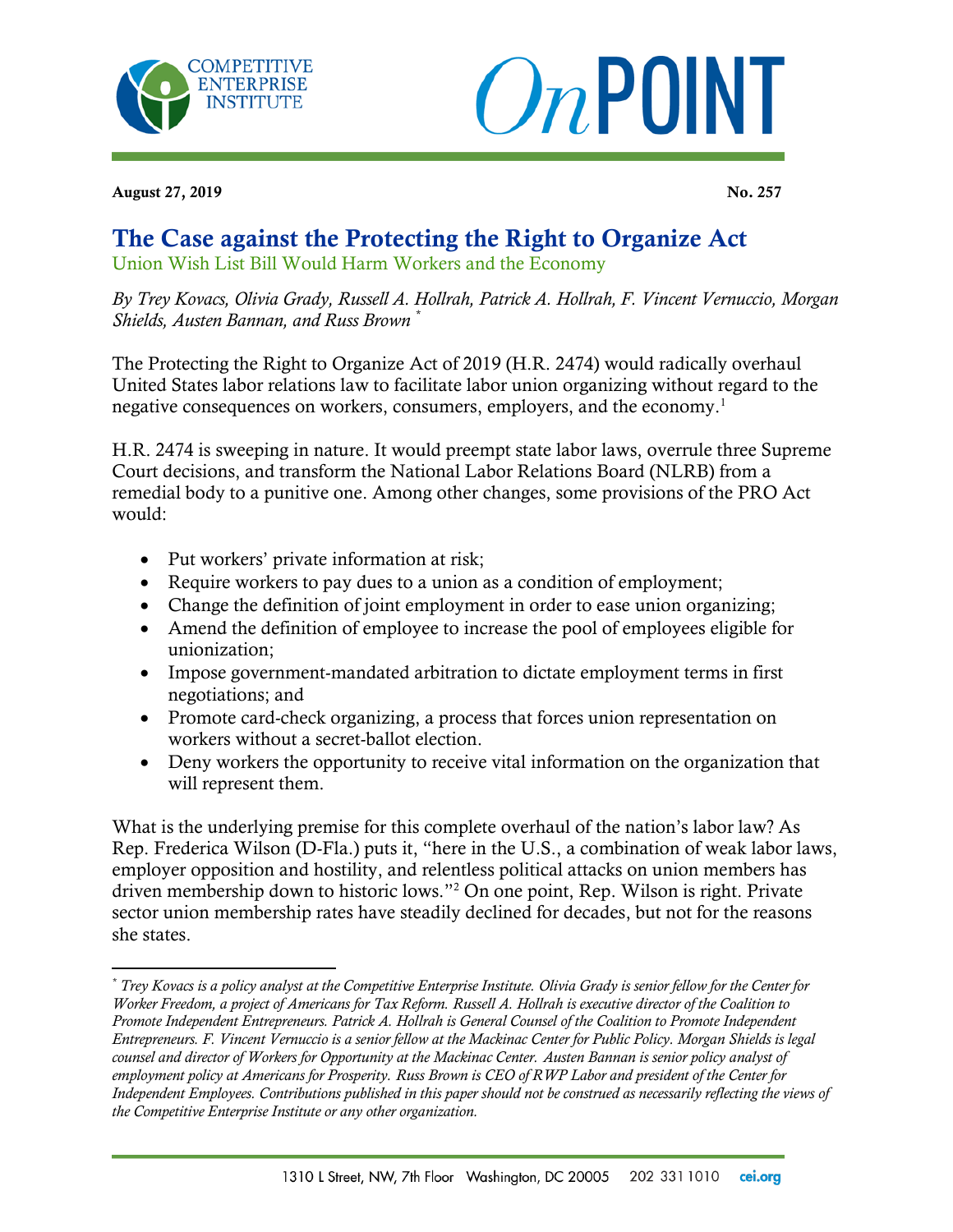Numerous factors have played a role in the precipitous drop, which union officials have failed to grapple with. Since union membership reached its peak in mid-1950s,<sup>3</sup> there has been an expansion of free trade, greater global competition for employees, increased employee turnover, overall better work conditions for non-union employees, and government regulations now establish workplace standards in areas that were previously collectively bargained over.<sup>4</sup> But instead of adapting to respond to these challenges, labor union leaders are seeking to tilt labor law far in favor of union organizing in a way that chips away at the individual right of every worker to refrain from union representation.

Furthermore, worker preferences have changed over the past several decades. Individuals desire greater flexibility and independence at the workplace rather than the uniformity that comes with collective bargaining and union representation.

In addition, as the number of workers available to organize in the private sector has increased, the number of union elections have decreased dramatically. As Roger King, senior labor and employment counsel at the HR Policy Association, observes, labor unions have not "devoted the necessary resources to organizing activity."<sup>5</sup> In King's written testimony before the House and Labor Committee, union petitions for election have declined by nearly 63 percent from 1997 to 2017.<sup>6</sup>

Labor unions have not only consistently failed to adapt to the changes in the workplace and worker desires by offering new services individuals' would voluntarily purchase, they also have not invested the necessary funds on organizing. Rather, labor unions have chosen to use their political influence to urge Congress and regulators to overhaul labor law and rules in order to ease union organizing at the expense of workers' freedom of association. As shown from financial disclosure reports submitted to the Department of Labor, the AFL-CIO, the nation's largest federation of labor unions, regularly spends significantly more on politics and lobbying than on representational services.<sup>7</sup>

During the Obama administration, labor union political investments paid dividends. The NLRB, the primary federal agency governing private-sector labor relations, overturned a collective 4,559 years of precedent, with nearly all of the changes advantaging organized labor.<sup>8</sup> Yet, despite the myriad rulemakings and decisions handed down by the NLRB to ease union organizing, the percent of wage and salary workers who are union members hit all-time lows in 2018. Overall union membership dropped to 10.5 percent of workers and 6.4 percent in the private sector.<sup>9</sup>

This failure to bolster union membership, even with the favorable rules promulgated by federal agencies, has strengthened organized labor's resolve that the only solution is to push for legislation like the PRO Act. Implementing such a policy would take away workers right to choose how they spend their earnings, limit flexible work arrangements, and endangers workers' privacy. This report analyzes the primary provisions of the bill and how they harm individual workers and the economy at-large.

- *Trey Kovacs*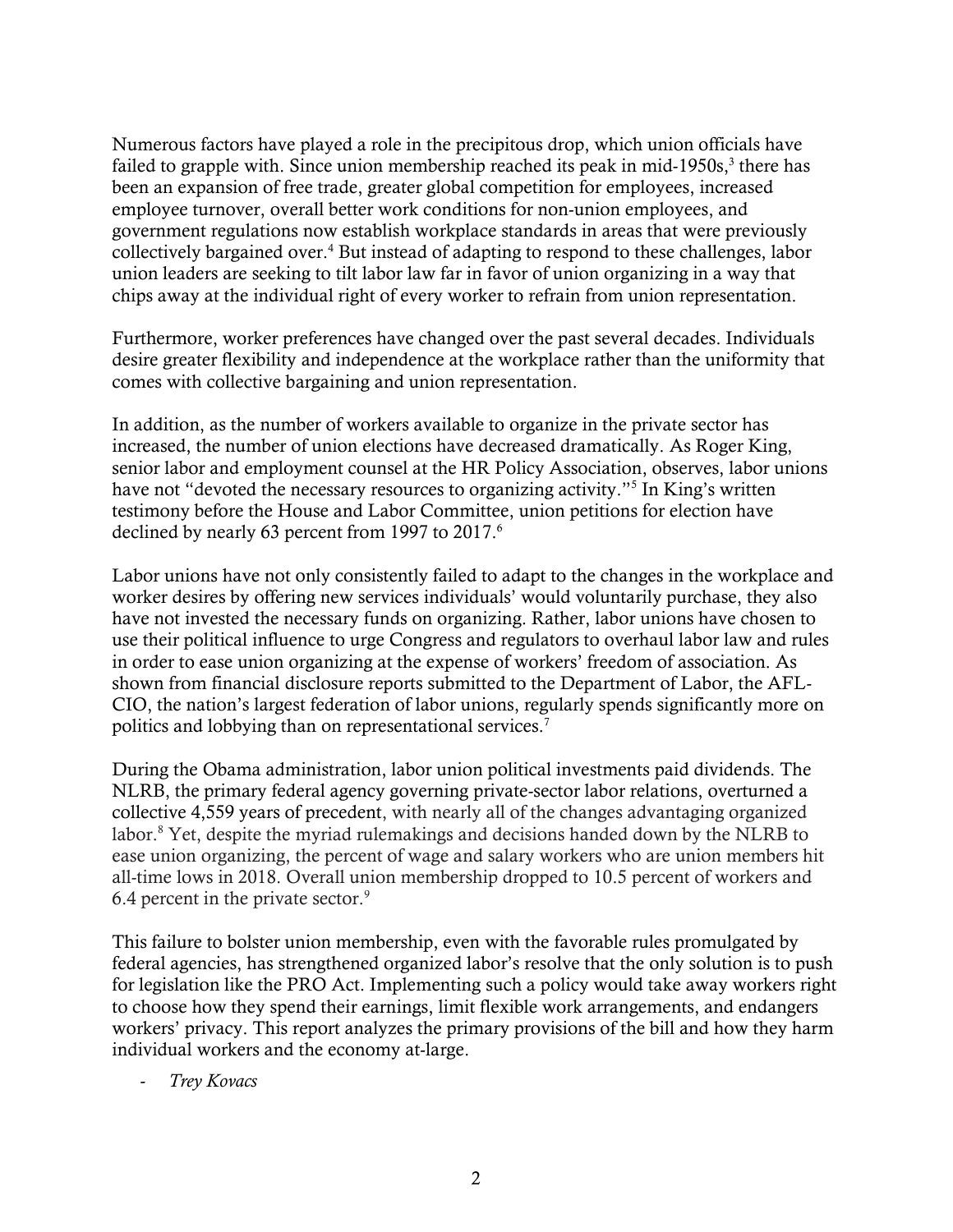**The PRO Act Would Codify Provisions of the NLRB's Ambush Election Rule**. In previous years, the NLRB and the U.S. Supreme Court have recognized that federal labor policy favors "uninhibited, robust, and wide-open debate in labor disputes."<sup>10</sup> Both employers and unions enjoy wide latitude regarding what is said or written during a union election. In a Supreme Court opinion delivered by Justice Thurgood Marshall, this has been viewed as necessary to "insure the free exchange of information and opinions, and thus to promote the informed choice by the employees needed to make the system work fairly and effectively."<sup>11</sup>

But the sponsors of the PRO Act recognize that labor unions win more elections when they take place quickly and workers only get to hear about the benefits of union representation, not any of the potential downsides. To achieve these goals, the PRO Act codifies provisions of an NLRB regulation commonly referred to as the "ambush election" rule, which overhauled rules governing union representation procedures. The rule went into effect in April 2015.

The PRO Act, like the ambush election rule, would shorten the time frame between the filing of a petition and the date on which an election is conducted to as little as 10 days. Under such a compressed time frame, workers have little time to educate themselves on the potential disadvantages of union representation and leaves employers little opportunity for debate. It also reduces employers' ability to file pre-election appeals and election disputes over voter eligibility, scope of the bargaining unit, and supervisor status.<sup>12</sup> As former NLRB member Brian Hayes explained in his dissent against the ambush election rule, "the principal purpose for this radical manipulation of our election process is to minimize, or rather, to effectively eviscerate an employer's legitimate opportunity to express its views about collective bargaining."<sup>13</sup>

Union organizing manuals generally instruct to keep organizing efforts quiet until well over half of potential voters have signed authorization cards before filing a petition for a union election.<sup>14</sup> So, while the PRO Act leaves employers with little time to engage with employees, labor unions normally often spend months working to organize a workplace, extolling the benefits of union representation, without the employer's knowledge. Rarely mentioned by union organizers are the facts that there is no guarantee the union will even be able to ratify a first collective bargaining agreement, the union may not negotiate a pay increase, or that tradeoffs are inherent to the collective bargaining process.

Analysis of NLRB elections after implementation of the ambush election rule reveal unions win more when workers have little time to make a decision. Before the ambush election rule went into effect, from 2004 to 2014, unions won only 60 percent of elections conducted in 36 to 42 days but won more than 86 percent of elections conducted in less than 21 days.<sup>15</sup> From 2016 to 2018, unions won better than seven out of every 10 representation elections that they held under the supervision of the NLRB.<sup>16</sup> Labor unions never enjoyed a 70 percent win rate in any of the prior decades. In the first six months after the inception of the new election rules, unions won 77 percent of the 57 fastest run elections—those conducted over 16 days or less.<sup>17</sup>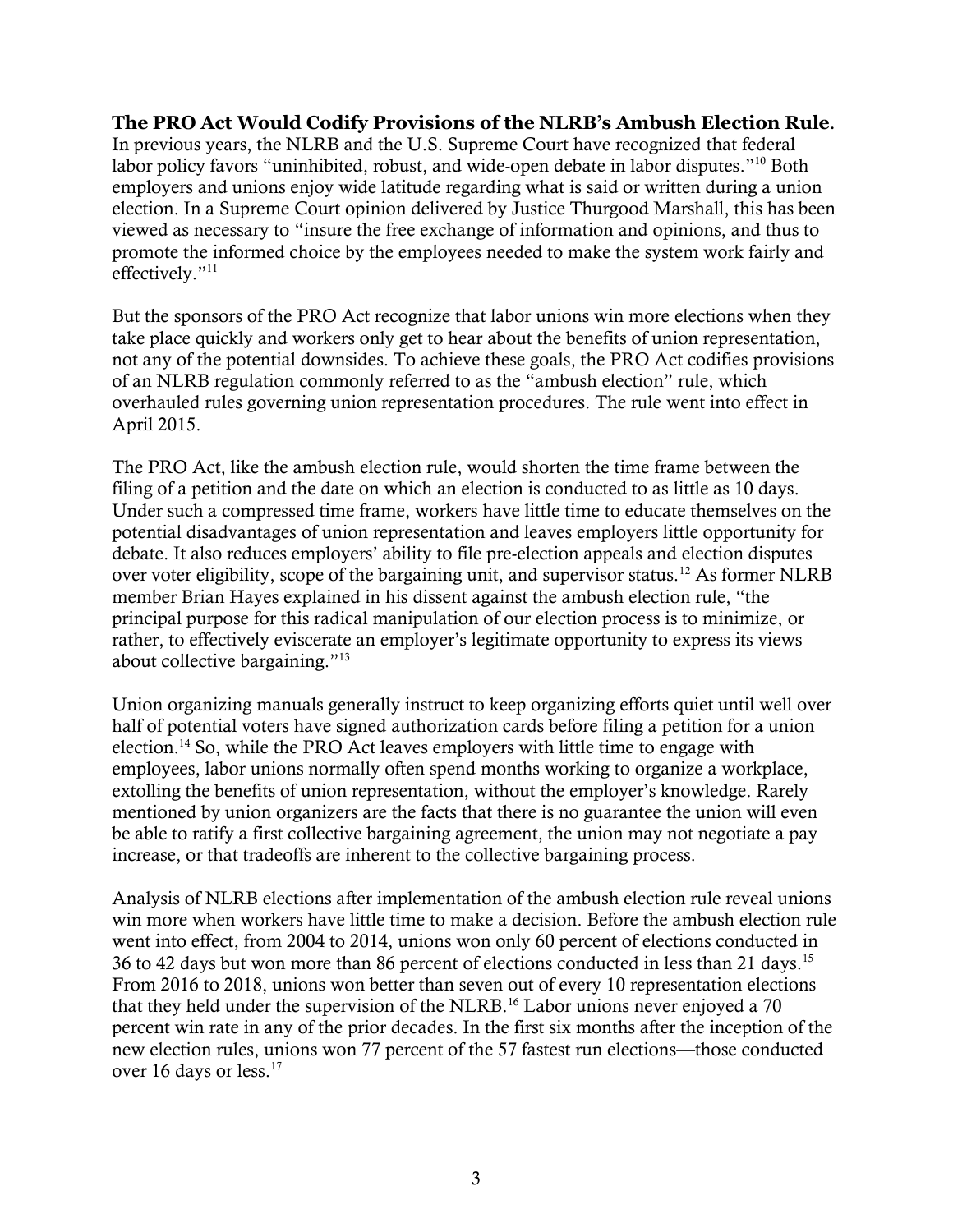Shortening the union election process is a solution in search of a problem, contrary to claims by AFL-CIO President Richard Trumka that it is necessary to "help reduce delay in the process and make it easier for workers to vote on forming a union in a timely manner."<sup>18</sup> Union elections conducted by the NLRB have been historically conducted efficiently, while holding the necessary pre-election hearings and providing employees with adequate time to contemplate the decision on whether or not to unionize. In the year prior to implementation of the ambush election rule, in FY 2014, nearly 96 percent of all initial elections were conducted within 56 days of the union filing a petition. Further, in FY 2014, even in contested elections, the median days from a petition to election was 59 days.<sup>19</sup> And elections are normally conducted much faster. Between FY 2010 and FY 2014, the median number of days from petition to election was 38 days in each fiscal year.<sup>20</sup>

Not only did the NLRB efficiently conduct union elections prior to the Obama administration's rule change, unions won a majority of elections under the previous, longstanding rules. In the two fiscal years prior to the rule-change, unions won 63 percent and 68 percent of representation elections in FY 2013<sup>21</sup> and FY 2014, respectively.<sup>22</sup> After the rule went into effect, union election win rates rose—reaching a peak of 72 percent in FY 2016.<sup>23</sup> But the union gain from the rule is heavily outweighed by the lack of time workers have to educate themselves on unionization, a critical decision that impacts nearly every aspect of an individual's work conditions.

The PRO Act's codification of the ambush election also poses a serious threat to worker privacy.<sup>24</sup> It compels employers to provide employees' contact information to union organizers, including personal cell phone numbers, email addresses, and work schedules, without any opportunity for workers to opt out of their employers sharing their personal data with third parties. Government should not have the power to force employers to disclose workers' contact information to any special interest group for any cause. In fact, the Obama NLRB acknowledged in a guidance memo that releasing employees' private information may lead to the lists being used to sell to telemarketing services and "harass, coerce, or rob employees."<sup>25</sup>

The PRO Act's provisions to speed up the NLRB election process and infringe on workers' privacy are misguided. A collective bargaining agreement negotiated by a labor union severely affects practically all of an individual's employment conditions, including access to negotiated social benefits like pensions, strike funds, and training funds. In addition, once unionized, federal labor law grants labor unions the power to collect dues from workers it represents as a condition of employment. As with any important decision, workers deserve ample time to contemplate their decision on whether or not to join a union.

- *Trey Kovacs*

**The PRO Act's Redefinition of Joint Employment Would Reduce Opportunities for Workers and Expand Liability for Businesses**. The PRO Act would codify the National Labor Relations Board's 2015 *Browning-Ferris Industries* decision, which expanded the definition of joint employer in the National Labor Relations Act to include *indirect* control and *unexercised potential* control. Prior to the 2015 NLRB case, the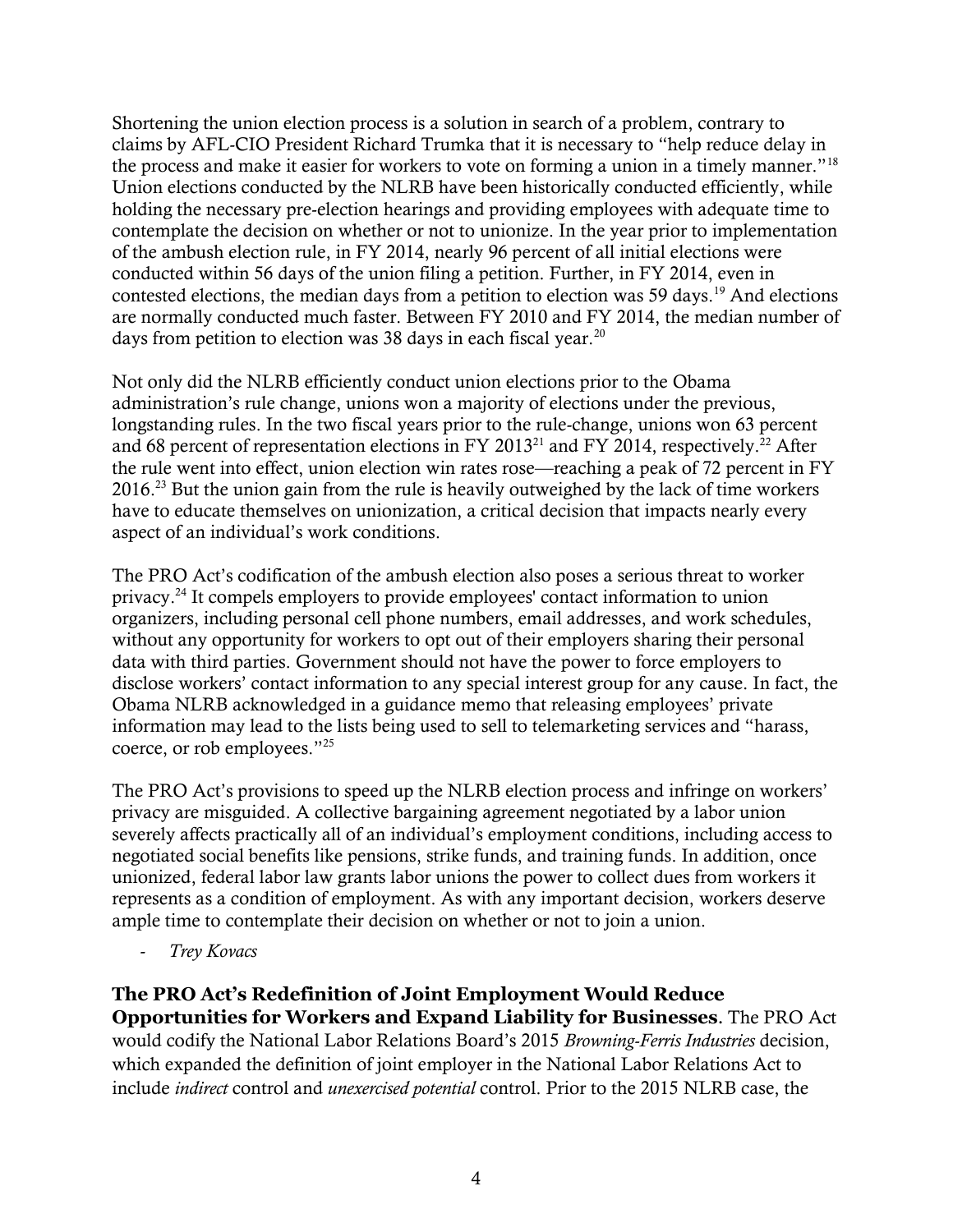Board had determined whether two companies were joint employers by looking solely at who had *direct* control over the workers. This traditional joint employer standard was established by the NLRB in a 1984 case, *TLI, Incorporated*, in which the Board ruled that:

[W]here two separate entities share or codetermine those matters governing the essential terms and conditions of employment, they are to be considered joint employers for purposes of the Act. Further, we find that to establish such status there must be a showing that the employer meaningfully affects matters relating to the employment relationship such as hiring, firing, discipline, supervision, and direction.<sup>26</sup>

However, on August 27, 2015, the NLRB under the Obama administration issued the *Browning-Ferris Industries v. NLRB* decision. This decision drastically altered the definition of joint employer. In that ruling, the NLRB overturned 30 years of precedent, abandoning its longstanding definition of joint employer. Under the standard established in the *Browning-Ferris* decision, a company may be held liable for labor violations by other employers they contract with, by merely exercising *indirect* control or possessing *unexercised potential* control over employees. This stands in stark contrast to the longstanding bright-line test, under which one company exercised *direct and immediate* control over another company's workforce. The Board ruled in that case:

In evaluating the allocation and exercise of control in the workplace, we will consider the various ways in which joint employers may "share" control over terms and conditions of employment or "codetermine" them, as the Board and the courts have done in the past. … But we will no longer require that a joint employer not only possess the authority to control employees' terms and conditions of employment, but must also exercise that authority, and do so directly, immediately, and not in a "limited and routine" manner. $27$ 

The purpose of this expanded definition was twofold. First, labor unions could more easily unionize workers, particularly those working for franchise businesses, as the expanded definition would allow unions to negotiate one collective bargaining agreement with the large franchisor, rather than individual agreements with each small franchisee business. Second, employees could more easily sue larger companies with deep pockets for possible labor law violations by the small business they work for, even though the large parent companies had little to do with the individual worker.

This new definition has created problems for both workers and employers. Indirect control is broad and ambiguous, which makes it hard for businesses to determine when they are operating in a joint employment situation, and thus when they might be held liable for labor law violations committed by another business.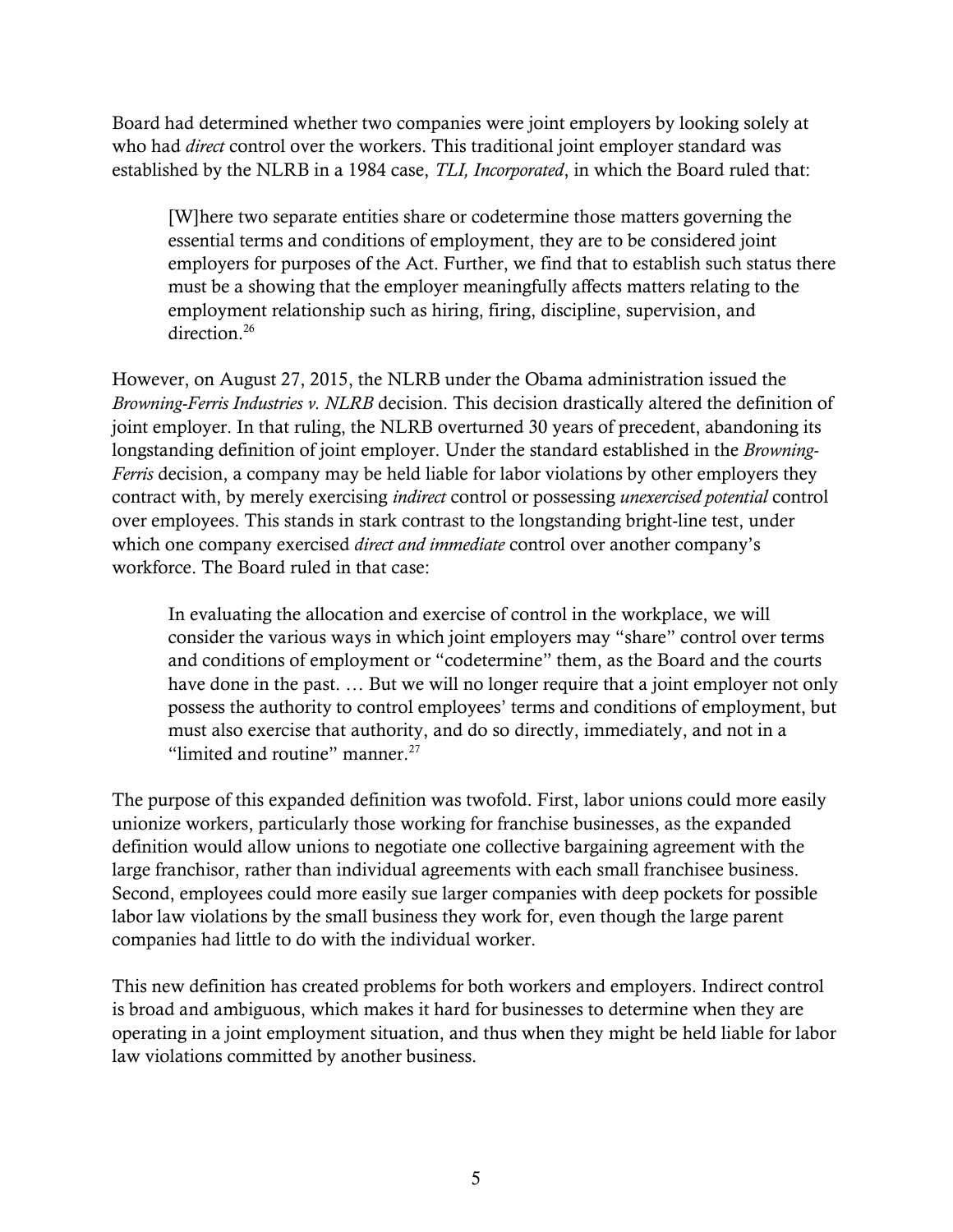This increased liability has led to larger businesses refusing to contract out jobs to smaller businesses. Keeping these jobs in-house has resulted in higher costs for businesses and higher prices for consumers. A November 2018 study by the American Action Forum (AAF) discusses the expansive nature of the rule. The analysis found that the broad *Browning-Ferris* joint employer definition could impact 54.6 million private sector workers comprising 44 percent of the private sector workforce.<sup>28</sup> Interestingly, while the Obama administration claimed that this rule would help lower-income individuals, the AAF study showed that these workers are actually highly paid because their jobs require science and math backgrounds.

In addition, the joint employer rule has cost franchise businesses as much as \$33.3 billion annually and led to 376,000 lost jobs and a 93 percent increase in lawsuits against franchise businesses. Furthermore, 92 percent of franchised businesses surveyed by the International Franchise Association said that their franchisors are providing fewer services to them in order to avoid being sued as a joint employer.<sup>29</sup>

Because of the harmful effects of this rule, the NLRB under the Trump administration overturned the *Browning-Ferris* decision when it issued a new ruling in *Hy-Brand Industrial Contractors* on December 14, 2017. However, the NLRB's Inspector General claimed that one NLRB board member, William Emanuel, had a conflict of interest and should not have participated in the *Hy-Brand* case. The NLRB then vacated that decision and turned to rulemaking to fix the joint employer definition. The NLRB is currently working on the final rule.

However, Democrats in Congress, worried that a new final rule from the NLRB will hurt their union allies, have included a provision in the PRO Act to make the expanded definition of joint employer permanent.

- *Olivia Grady*

**PRO Act Would Adopt Flawed "ABC" Test to Define "Employee" for NLRA Purposes**. The PRO Act would undo more than seven decades of legal precedent by amending the National Labor Relations Act to define the term "employee" under the following "ABC" test:

> An individual performing any service shall be considered an employee (except as provided in the previous sentence) and not an independent contractor, unless—

''(A) the individual is free from control and direction in connection with the performance of the service, both under the contract for the performance of service and in fact; "(B) the service is performed outside the usual course of the business of the employer; and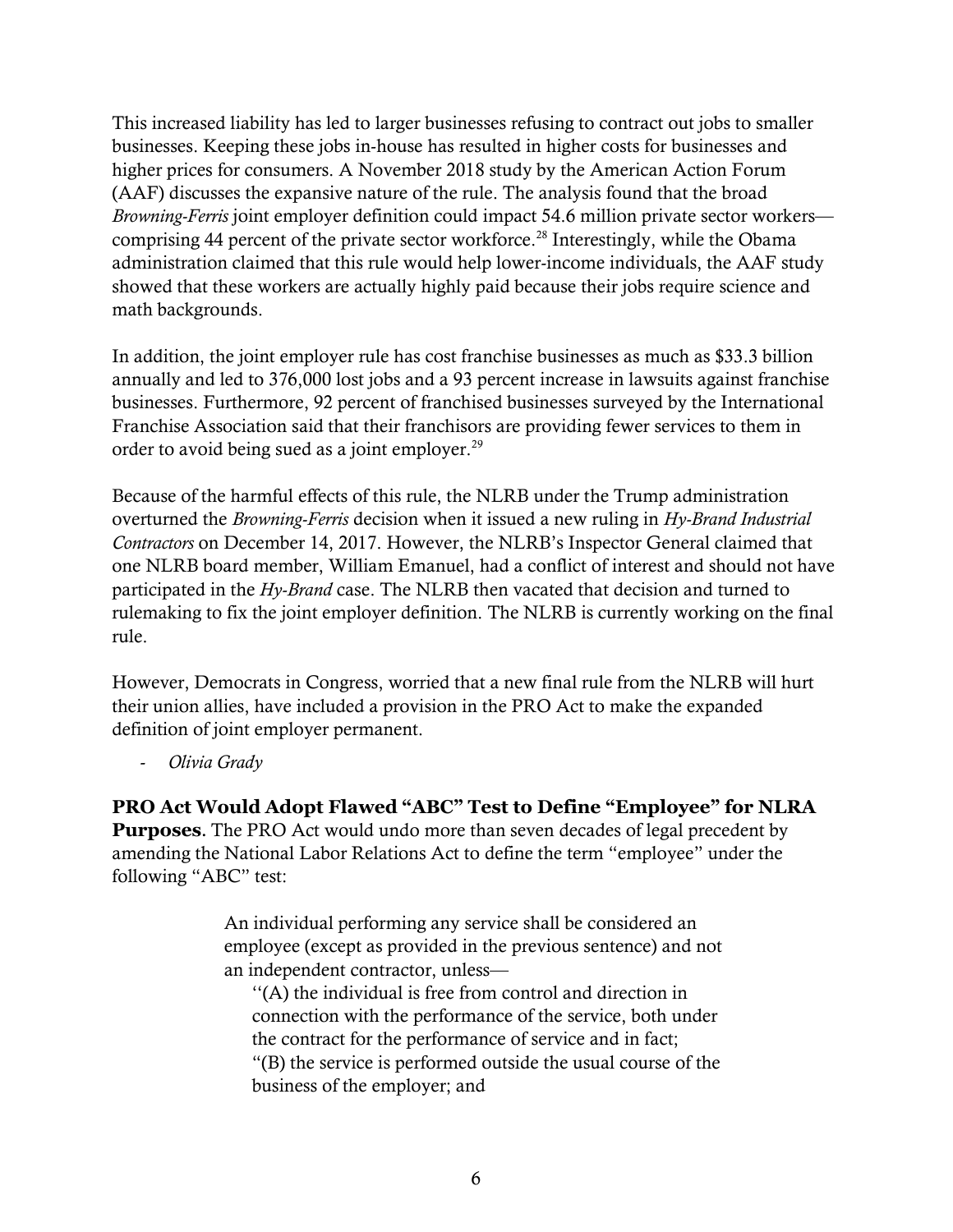''(C) the individual is customarily engaged in an independently established trade, occupation, profession, or business of the same nature as that involved in the service performed.''

The ABC test is fundamentally flawed. It is not so much a "test" as much as it is a statutory prohibition against companies in certain industries doing business with independent contractors. Instead of creating yet another different test to define the term "employee" for purposes of federal statutes, Congress should seek to harmonize federal statutes around one uniform definition.<sup>30</sup> A harmonized definition of "employee" would better enable all stakeholders to achieve proper worker classification and allow government agencies to more efficiently ensure proper compliance.

The term "employee" is currently defined under a "common-law" test,<sup>31</sup> which is the predominant test used to determine whether an individual is an employee or independent contractor for purposes of federal statutes governing work relationships.<sup>32</sup>

The practical effect of amending the NLRA to replace its current common-law test with an ABC test would be to recognize as independent contractors for purposes of the NLRA only a subset of those individuals currently recognized as such. This is because the A factor *is* the common-law test. The ABC test recognizes as independent contractors only those individuals who qualify as independent contractors under the common-law test—the test currently applied for purposes of the NLRA—and also satisfy the additional B and C factors.

Factor B exposes a business to a metaphysical inquiry as to what is its "usual course of business." This factor can be especially problematic to a business that operates as an intermediary connecting independent service providers with third-party clients. An intermediary will fail the test if it is determined to be in the business of providing the same type of services as the independent service providers.

The B factor has been recognized as nearly impossible to satisfy by firms operating in certain industries, such as motor carriers. This has resulted in some courts holding the B factor to be preempted by the Federal Aviation Administration Authorization Act, as applied to motor carriers.<sup>33</sup> In this regard, for example, the Supreme Judicial Court of Massachusetts offered the following analysis:

> *Prong two* [Factor B] *provides an impossible standard* for motor carriers wishing to use independent contractors. ... A delivery driver for a motor carrier necessarily will be performing services within "the usual course of the business of the employer" whenever a court concludes that delivery services are part of its usual course of business. ... Prong two thereby, in essence,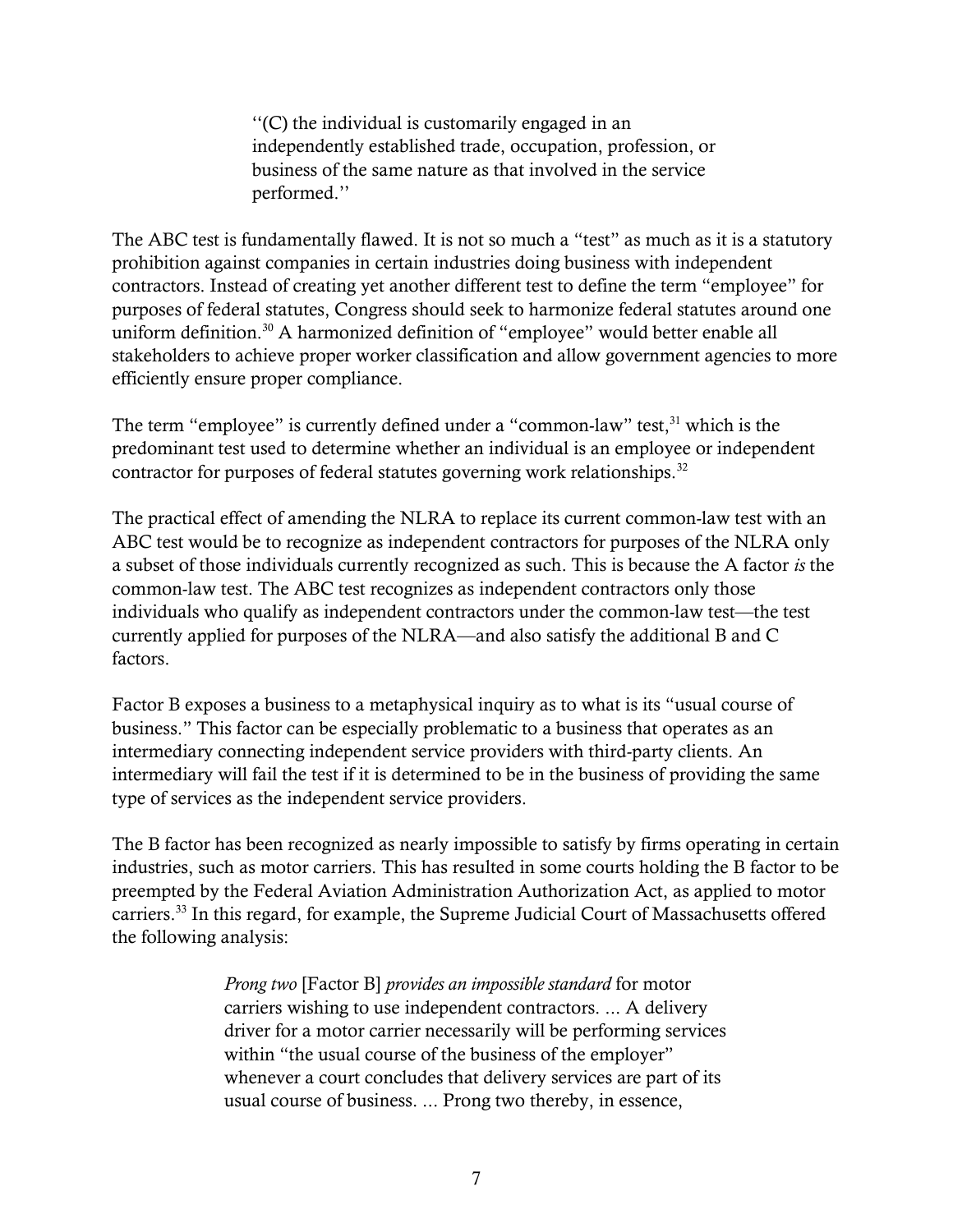requires that motor carriers providing delivery services ... use employees rather than independent contractors to deliver those services. <sup>34</sup> [Emphasis added]

Finally, factor C requires a business to establish that an individual is actually engaged in an independently established trade, occupation, profession, or business. For example, the Connecticut state Supreme Court stated that, to satisfy this factor, an individual must not only be free to engage in an independent established trade occupation, profession or business, but must *actually* do so customarily.<sup>35</sup> The court explained that it evaluates the totality of the relationship between the individual and the contracting business to determine whether this factor is satisfied. Facts relevant to this analysis include whether the individual:

- Performed work of the same nature for third parties;
- Maintained a home office;
- Was independently licensed by the state;
- Has business cards;
- Sought similar work from third-parties
- Maintained his own liability insurance; and
- Advertised his services to third parties. $36$

This factor is especially problematic because a company seldom knows enough about an individual's activities unrelated to the company to determine whether the individual would satisfy this factor. A company doing business with an independent contractor has no business reason to know this information—all that matters is that the contractor deliver on the agreed upon work. Consequently, a company often will not learn whether this factor can be satisfied with respect to an individual until after an audit has begun or a lawsuit has been filed—but by then it is too late.

Factor C also fails to consider the burgeoning class of entrepreneurs who work as independent contractors only to earn supplemental income. These individuals might choose to work for only one client. Such an individual who operates with complete autonomy and clearly qualifies as an independent contractor under a common-law test—could nonetheless fail an ABC test because the individual chooses not to actively market the individual's services to others but is content to limit his or her work to one company.

By replacing the current common-law test with an ABC test, the PRO Act would expose independent contractors and their clients to an increased risk that their independentcontractor relationship will not be respected for purposes the NLRA.

Furthermore, an ABC-style test has not been applied before for purposes of a federal statute. If enacted, the PRO Act would increase the number of different tests defining the term "employee" for purposes of different federal statutes from three to four, thereby increasing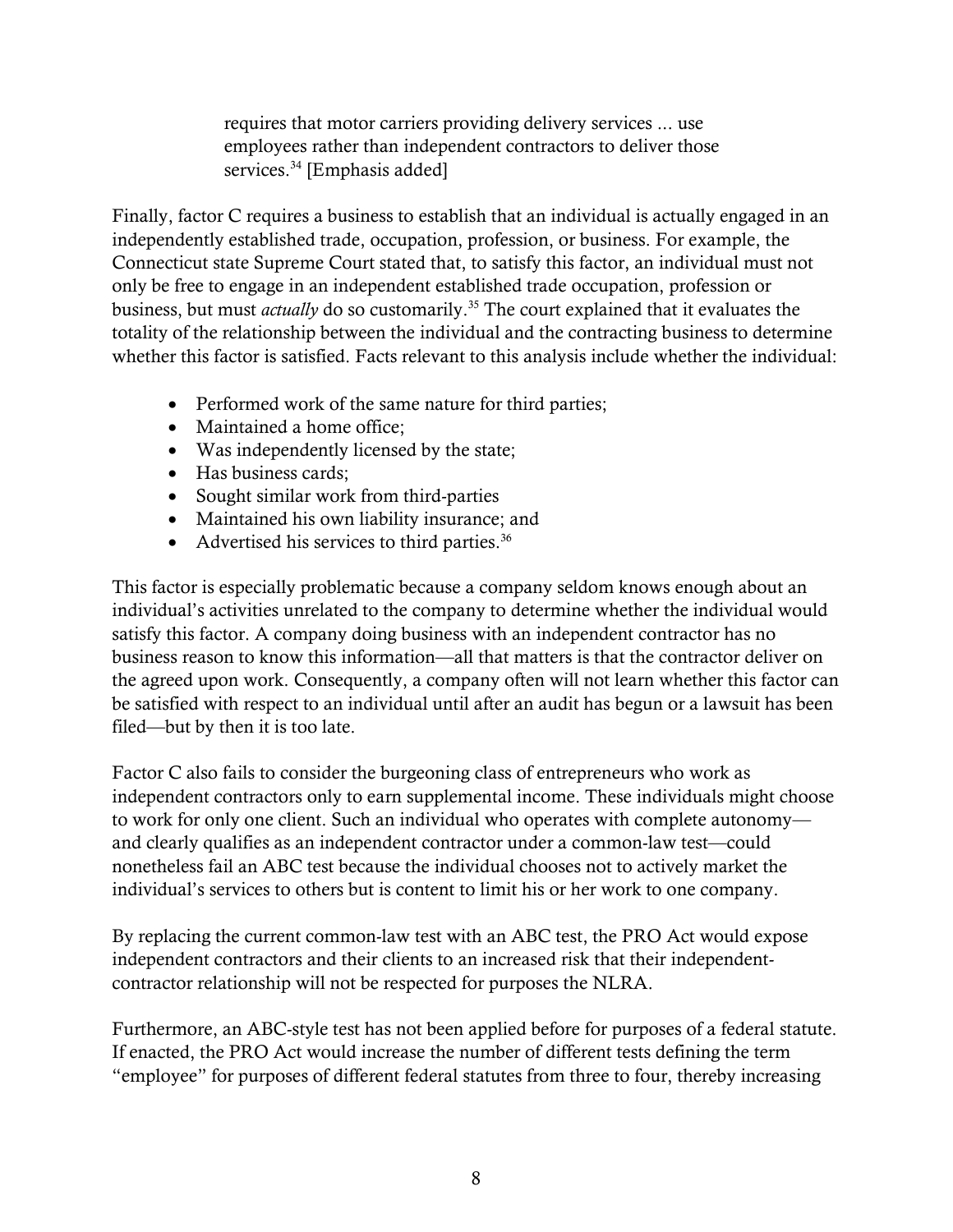the uncertainty as to whether an independent-contractor relationship will be respected for purposes of federal statutes.

At the state level, an ABC test is most commonly applied for the limited purpose of state unemployment benefits, but the trend at the state level is toward replacing these ABC tests with a common-law test. Thus far this year, three states replaced an "ABC" test with a common-law test, while no state adopted an ABC test.<sup>37</sup> The PRO Act would move in the opposite direction.

As noted, the predominant test currently applied for purposes of federal statutes is the common-law test. The NLRA already is in accord with this definition. Congress should reject the flawed "ABC" test proposed in the PRO Act. A better approach for achieving proper worker classification would be to harmonize the definition of "employee" for purposes of federal statutes around one unified definition, namely, the common-law test.

- *Russell A. Hollrah and Patrick A. Hollrah*

**PRO Act Strips Workers of State Right to Work Protections**. No individual should be forced to financially support a private organization they disagree with. State right to work laws, which provide workers the freedom to choose whether or not to pay fees to a union, enshrine this principle into law. Presently, 27 states have adopted such laws (some states have right to work provisions in their constitutions).<sup>38</sup> Workers in several states have enjoyed these protections since the 1940s.<sup>39</sup>

Yet, the PRO Act would effectively repeal these state laws and compel all private sector workers covered by the National Labor Relations Act (NLRA) to pay fees to a labor organization as a condition of employment or risk termination. The bill amends Section 14(b) of the NLRA, which permits states to enact right to work laws. This provision of the NLRA, as amended under the PRO Act, would require that all employees in a "bargaining unit shall contribute fees to a labor organization."<sup>40</sup> With this change, workers who are not union members would lose the freedom to choose whether or not to pay union fees in order to keep their jobs.

Right to work laws play a critical role in U.S. labor law. Under the NLRA, once a union successfully organizes a workplace, it is certified as the monopoly bargaining representative of all employees in the bargaining unit, including workers who voted against unionization. This arrangement, known as "exclusive representation," grants unions the authority to represent and negotiate a contract on behalf of all the employees at a workplace.

Thus, right to work laws represent a compromise. Unions may act as exclusive representatives, while right to work laws act as a check on this authority granted to unions by providing workers the opportunity to opt out of paying for representation they do not want.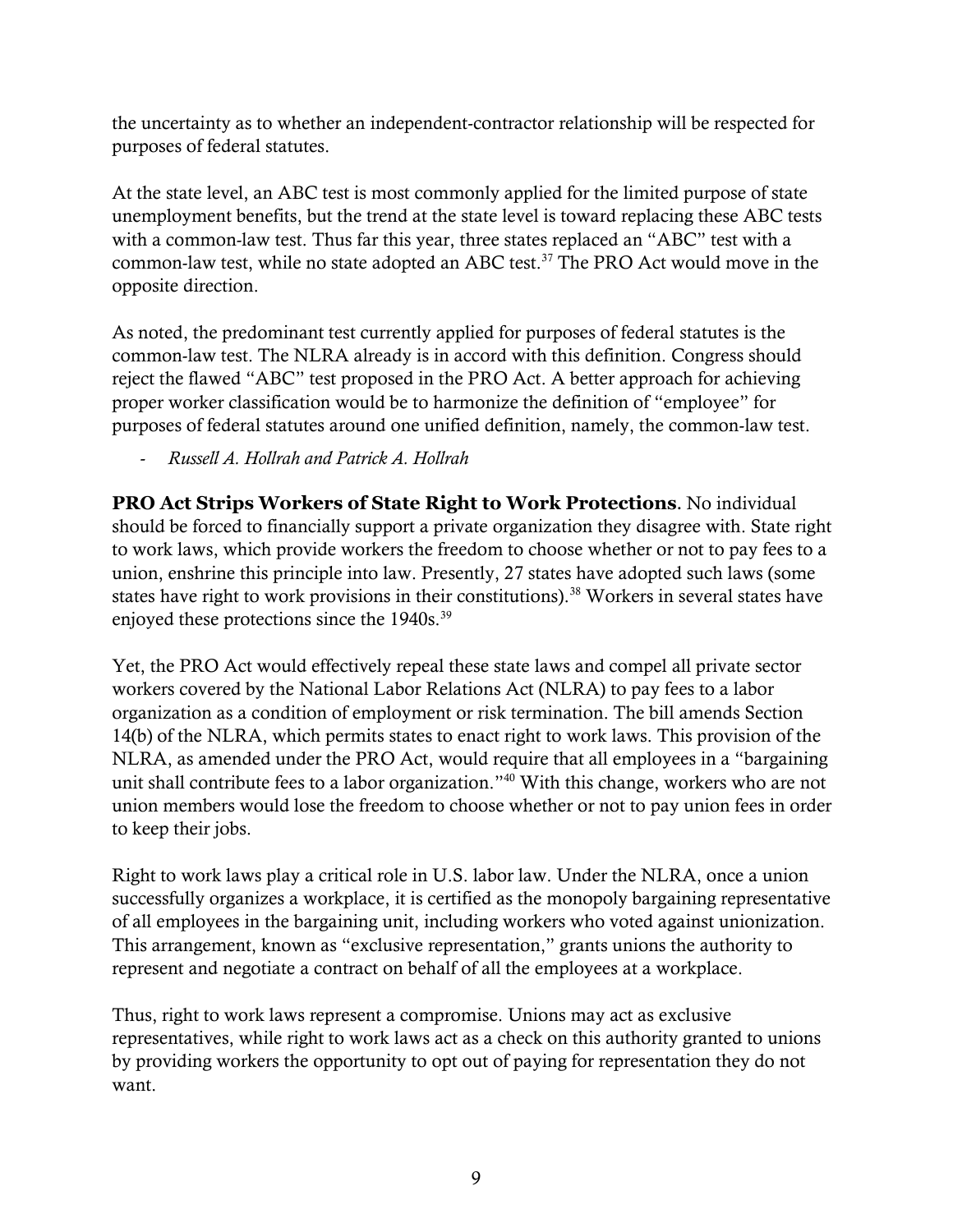Right to work laws provide a partial remedy to another problem that arises from exclusive representation. Once a union is certified as the exclusive representative of a bargaining unit, it never has to face reelection. This leads to a situation known as inherited union representation, where workers are represented by a union chosen by past employees that they had no say in selecting. Research finds that less than 10 percent of private sector workers voted for the union that represents them.<sup>41</sup>

Inherited union representation is prevalent because the majority of union organizing happened decades ago and the employees that voluntarily chose union representation have either retired or changed jobs. For example, Ford Motor Company recognized and agreed to a collective bargaining agreement with the United Automobile Workers (UAW) union on June 20, 1941.<sup>42</sup> The UAW represents over 40,000 Ford employees today. No current Ford employees have been afforded the opportunity to vote on whether they desire the UAW's representation.

Furthermore, research indicates that right to work laws positively impact economic growth and employment. A 2018 study prepared by National Economic Research Associates, commissioned by the United States Chamber of Commerce, found that right to work states' economic performance surpasses that of non-right to work states in several areas. Between 2001 and 2016:

- Private sector employment grew by 27 percent in right to work states, compared to 15 percent in non-right to work states;
- Personal income rose by 39 percent in in right to work states, compared to 26 percent in non-right to work states;
- Growth in private sector GDP in right to work states grew by 38 percent, compared to 29 percent in non-right to work states. $43$

Other research reinforces these findings. A 2014 study published by the Competitive Enterprise calculated and ranked states' per capita income loss from not having right to work law over a 35-year period (1977-2012), while controlling for variables like population growth, manufacturing capacity, and education level. It found a significant and positive relationship between economic growth in a state and the presence of a right to work law. Real personal income grew by 123 percent across the United States over the duration the study, but right to work states saw a much faster growth rate of 165 percent, while non-right to work states saw below average growth of 99 percent.<sup>44</sup>

Had non-right to work states adopted right to work laws in 1977, the first year of the period analyzed, annual income levels would have been an estimated \$3,000 per person higher in 2012, or more than \$13,000 for a family of four. The total estimated income loss in 2012 from the lack of right to work laws in 28 U.S. states was \$647.8 billion.45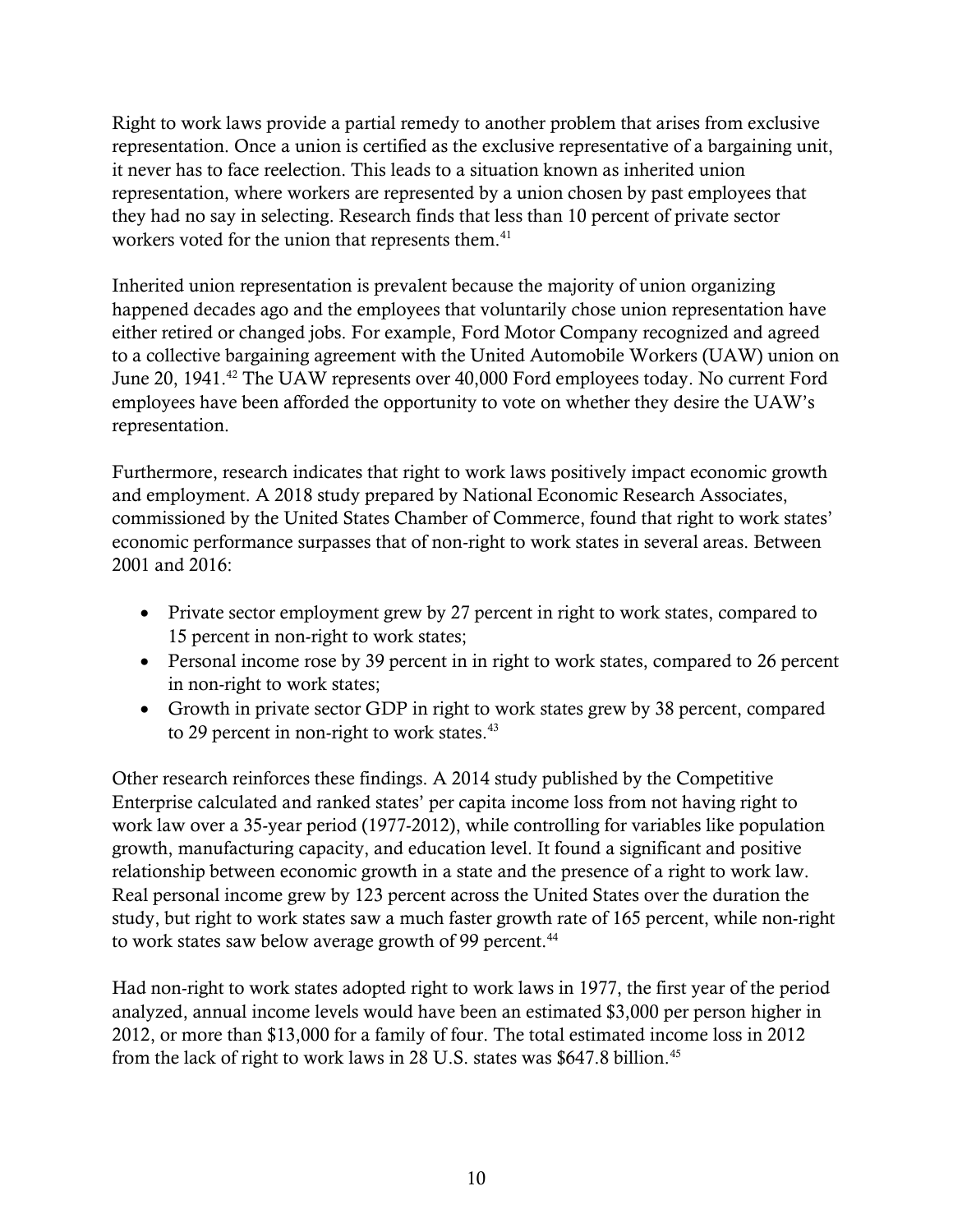In the case of right to work laws, good policy is good politics, given that such laws are popular. A 2014 Gallup poll asked: "Some states have passed right-to-work or open shop laws that say each worker has the right to hold his job in a company, no matter whether he joins a labor union, or not. If you were asked to vote on such a law, would you vote for it, or against it?" Among respondents, 71 percent said they would vote for right to work, while only 22 percent said they would vote against, and 7 percent had no opinion.<sup>46</sup> A 2015 survey conducted by Rasmussen Reports, a plurality, 35 percent, of likely U.S. voters believed right to work laws "are good for the state's economy," while only 26 percent said right to work laws were bad for the economy, and 28 percent responded they were not sure. $47$ 

The PRO Act's provision to repeal state right to work laws is a misguided policy that would undermine worker freedom. Right to work laws act as a crucial check on labor union coercive powers. For workers who had no say in selecting a union and are thus compelled to accept union representation, the ability to opt out of paying dues enables them to hold union officials accountable. Right to work laws place the burden on union leadership to continually prove the organization's value to their membership. But above all other considerations, workers deserve the freedom to choose how to spend their hard-earned pay.

- *Trey Kovacs*

**The PRO Act Would Impose Card Check by Stealth**. In 2009, Democrats attempted and failed to pass the Employee Free Choice Act, which would have taken away workers' rights to use the secret ballot in unionization elections. Even though they controlled the House and Senate, and Barack Obama was in the White House, the bill fell just short of passage. Still, bad ideas die hard, and the worst provisions of that legislation are back a decade later, in the Protecting the Right to Organize Act of 2019.

The PRO Act would give more power to the National Labor Relations Board (NLRB), which conducts union certification elections. The Act says, in part, that when a union loses an election, the board can declare that the employer interfered. It can then negate the election, cite union petitions or authorization cards—the so-called card check option—and say the union succeeded in organizing the worksite.

The Act creates a burden of proof for the employer, who must prove that it did not interfere in the election. If it cannot do that, and the union certifies that it had received signed authorization cards from a majority of workers, the NLRB can step in. It states, "the Board shall, without ordering a new election, certify the labor organization as the representative of the employees in such unit and issue an order requiring the employer to bargain with the labor organization."

Card check takes away the right of employees to vote by secret ballot, in a free and fair election, to decide whether to be represented by a union. Collecting signatures on cards is not the same as winning an election through a secret ballot.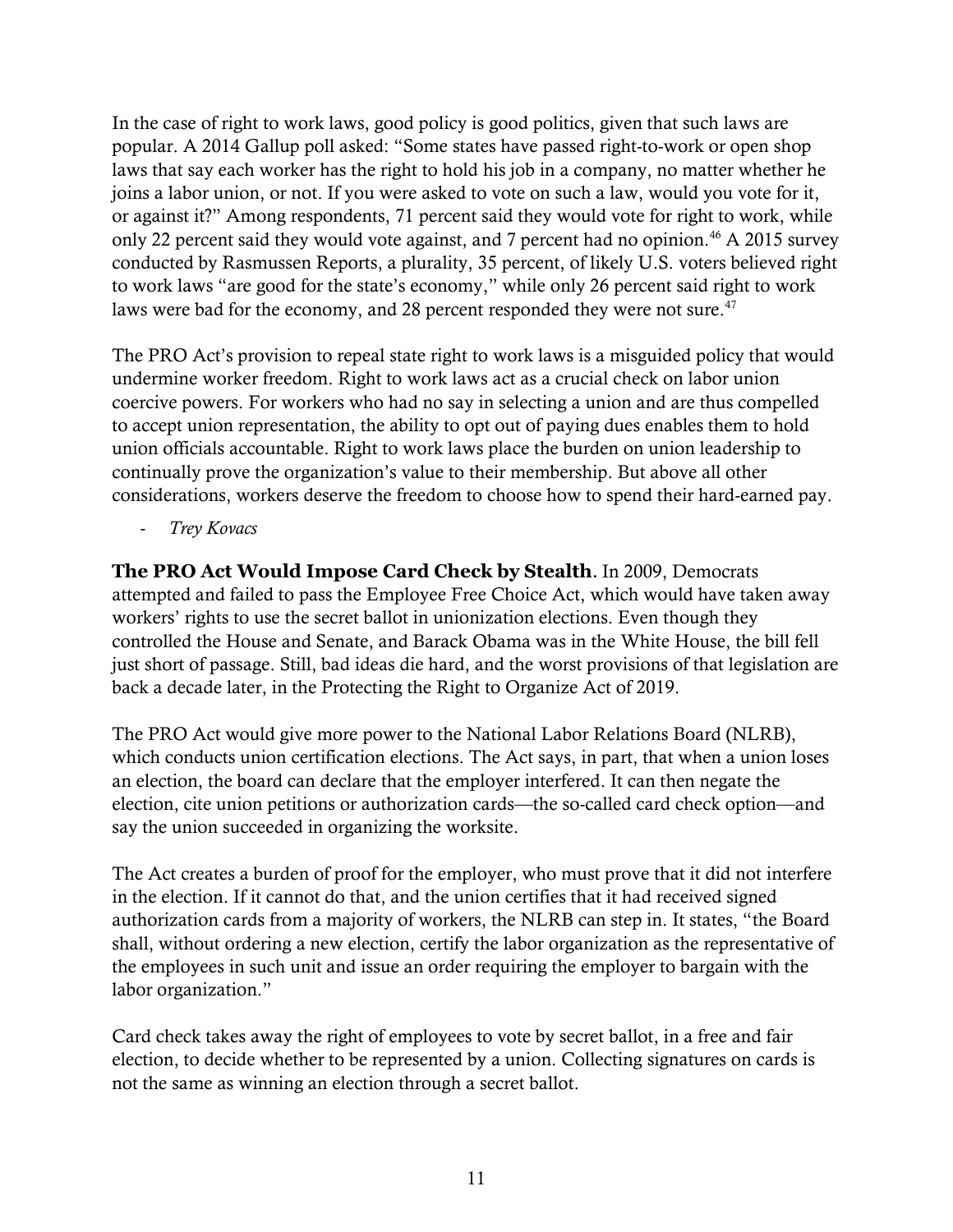A recent election conducted by the United Auto Workers (UAW) in Chattanooga, Tennessee, offers a good example of how the PRO Act could forcibly impose unionization on unwilling employees. In 2014 and again in 2019, the UAW sought to unionize the Chattanooga Volkswagen plant. Both times, a majority of employees voted, via secret ballot, against union representation. If the PRO Act were in place, there would have been a presumption that Volkswagen had somehow acted in bad faith to interfere with the election. The NLRB would have certified the union and forced the workers who said "no" into joining and paying dues to the UAW.

Under the PRO Act, a union seeking to organize a worksite must certify that it has received signed authorization cards from a majority of employees. The cards must have come at "any time during the period beginning one year preceding the date of the commencement of the election and ending on the date upon which the board makes the determination of a violation or other interference." The Act does not specify what the cards must say.

There have been cases of union organizers misusing the card-check process. Union representatives can tell employees that signing a card means only that there will be a certification election or that they will receive information about the union, and then turn around and use those cards to force itself on those workers. In the 2014 UAW election in Chattanooga, the UAW claimed it had enough authorization cards to unionize the plant.<sup>48</sup> In response, employees filed an unfair labor practice charge with the National Labor Relations Board that said the UAW had gotten employees to sign a card that simply called for a secret ballot election, not for authorizing the union.<sup>49</sup>

In sum, the PRO Act would take away the secret ballot from workers in order to make it easier for unions to organize worksites over the objections of employees.

- *F. Vincent Vernuccio and Morgan Shields*

**The PRO Act Would End Voluntary Arbitration and Institute Mandatory Binding Arbitration in Contract Negotiations**. Amidst numerous harmful provisions in the Protecting the Right to Organize Act are two that may not be getting significant attention yet would radically change private sector arbitration. Not only would the PRO Act make it a legally defined "unfair labor practice" for employers and employees to voluntarily contract to use arbitration to resolve workplace matters, it would simultaneously mandate the use of binding arbitration to establish initial union workplace contracts.

The American Bar Association refers to arbitration as "a private process where disputing parties agree that one or several individuals can make a decision about the dispute after receiving evidence and hearing arguments."<sup>50</sup> Indeed, arbitration is regularly agreed to by employers and employees, employers and unions, and other parties looking to settle disputes or negotiations with each other. The American Arbitration Association alone has administered over 5.8 million cases since  $1926$ .<sup>51</sup> The PRO Act's arbitration provisions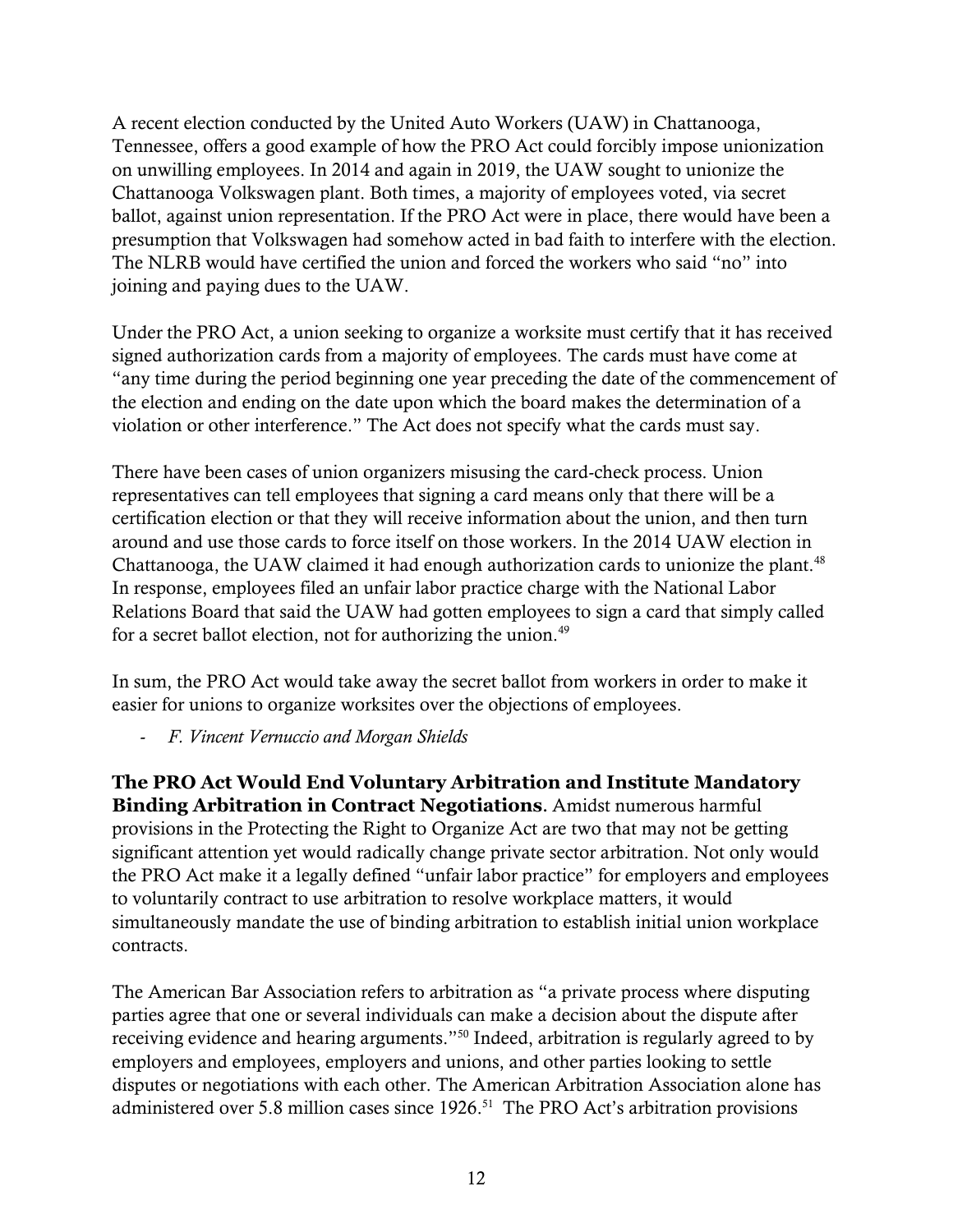would take away the ability of employers, employees, or unions to voluntarily agree to the use of arbitration.

So what could we expect from the PRO Act in regard to mandatory binding arbitration? Imagine you and your coworkers vote for union representation. The union is confirmed as your exclusive representative and begins contract negotiations with your employer soon after. While you wait for your employer and union representative to present a fair contract for all parties involved, you learn that the union you elected will no longer be negotiating on your behalf. Instead, a third-party arbitration panel has taken over. Before long, the arbitration panel delivers a workplace contract that neither you nor your employer find satisfactory—perhaps the union dislikes it as well—but are nevertheless forced to comply with. The union starts collecting dues from your paycheck, and for the next two years you are locked into a contract with worse terms than before.

The troubling scenario outlined above could become reality in many workplaces. When initial contract negotiations do not lead to an agreement, talks between unions and employers would transition to 30 days of mediation by the Federal Mediation and Conciliation Service and then a mandated third-party arbitration panel. The arbitration panel—comprised of a member selected by the employer, a member selected by the union, and a third member agreed upon by both—acts independently and is accountable to neither party.<sup>52</sup> Nonetheless, this panel would determine a binding contract without the consent of the very workers and employers whose livelihoods are at stake.

In the public sector, 28 states use binding arbitration to settle contract negotiations for some or all government employees, while seven more lack defined policies, meaning some state and local governments have leeway to utilize it.<sup>53</sup> While government employment is not an apples to apples comparison with private sector workplaces, employers and workers should be concerned about the prospect of untenable contracts that may not even lead to the policies workers seek. One detailed study of collective bargaining in the public sector revealed that states with public sector binding arbitration spent on average between \$625 to \$735 more annually per resident than states that do not engage in mandatory collective bargaining.<sup>54</sup> Government accumulating debt and raising taxes to cover the costs of excessive spending is detrimental enough for taxpayers, but the consequences can be even more dire for businesses that have to close up shop if they cannot generate a profit.

Union leaders have shared strong support for the PRO Act, including the mandatory binding arbitration provision.<sup>55</sup> Perhaps they believe this will lead to better negotiations and good contracts, but there are reasons this policy should give pause to the workers they seek to represent and collect dues from.

First, workers today can directly weigh in and ratify or reject union-negotiated contracts. Sometimes unions may reject the workers' voting preference and ratify a contract regardless, such as when a large UPS contract was ratified by Teamsters in 2018 despite workers voting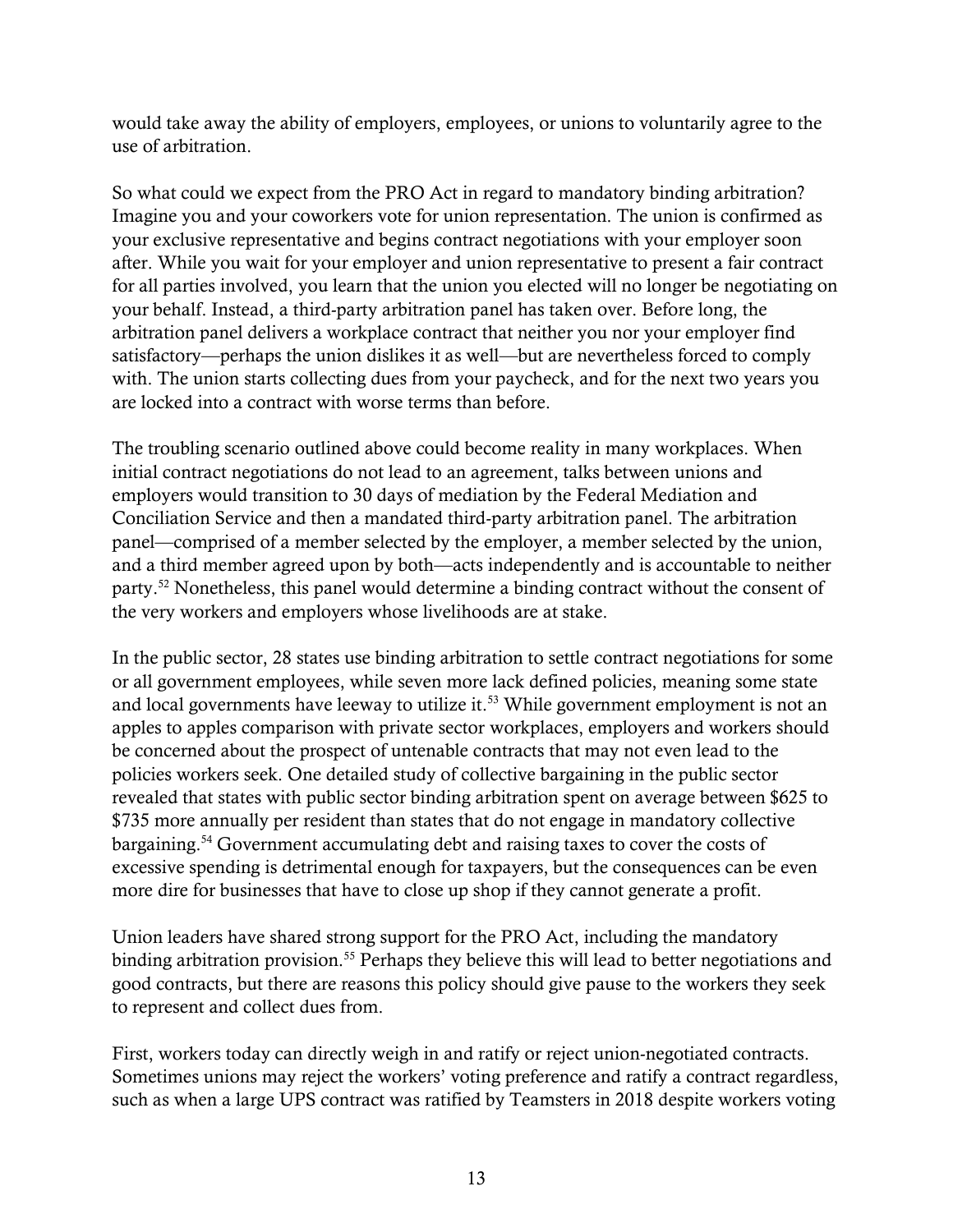54 percent in opposition.<sup>56</sup> However, when contracts are settled through binding arbitration, the democratic process typically afforded to union members is completely eliminated.

Second, unions do not begin collecting dues from workers until they finalize an initial contract. The arbitration path could be favored by some union leaders eager to begin collecting union dues from workers regardless of how initial contracts may impact workers or employers.

The PRO Act mandatory arbitration provision could also drastically interfere with and damage positive workplace relationships. As revealed by Gallup:

- 58 percent of workers in 2018 were completely satisfied and 27 percent more somewhat satisfied (combined 85 percent) with their boss or immediate supervisor.
- 48 percent were completely satisfied and 43 percent somewhat satisfied (combined 91 percent) with their job overall in 2018.
- In 2016, 87 percent felt a strong sense of loyalty to the company/organization they work for.<sup>57</sup>

Unions are guaranteed freedom of speech and association by the First Amendment of the U.S. Constitution. No laws or regulations should infringe upon these rights. Unfortunately, many provisions within the PRO Act, including mandatory third-party binding arbitration, go beyond protecting the rights of unions or workers. Instead, this policy undermines personal choice over who to associate with and the ability to engage in open, voluntary relationships that benefit all parties.

Not all voluntary arbitration settlements today yield desirable outcomes just as not all uses of mandated binding arbitration are guaranteed to fail workers and employers. However, the process of removing voluntary contracting while implementing binding arbitration represents two major steps in the wrong direction. If supporters of the PRO Act want to bring greater economic opportunity to workers in America, they should instead prioritize policies that remove barriers to opportunity such as occupational licensing reform, which could provide millions of new, well-paying jobs while simultaneously making many important services more accessible and affordable for families.

- *Austen Bannan*

**The PRO Act Would Make it More Difficult for Workers to Make an Informed Decision Regarding Unionization**. Unions often claim that American labor law is unfair, and that it allows companies to coerce employees, thus preventing unions from winning representation elections. They say the culprit are consultants that companies hire to guide them through the campaign. Unions often like to demonize these consultants by calling them names like "union busters." Then unions make it sound like companies are denying employees free will by having meetings to educate employees on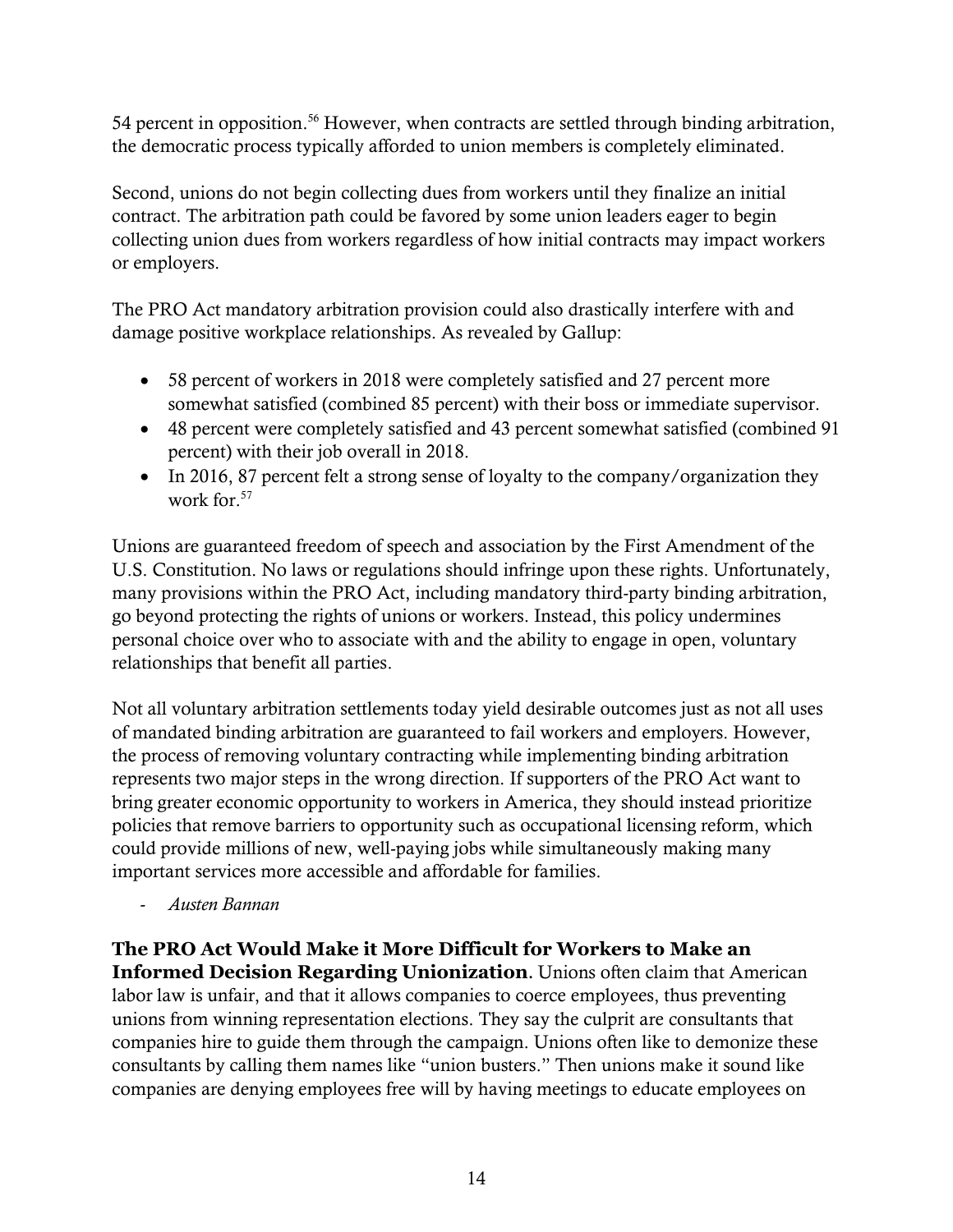union representation, referring to them as "captive audience meetings." The truth is consultants are providing much needed information that gives employees the ability to make an informed decision at the ballot box.

One of the provisions of the PRO Act will prevent employers from talking to employees about unionization at all. Meetings and consultants educating employees will be unlawful. This means that the only information the employee will be provided comes from the unions themselves. Not only is this one-sided, it can also mislead employees as to what unions can and cannot do.

In a typical a union representational campaign, union organizers engage with employees for months. During this time, they try to get employees to sign authorization cards to demonstrate a show of interest in union representation, which the National Labor Relations Act requires for an election to take place. Most of the time, the union's interaction with employees is done without the employer's knowledge. The company only finds out either when a petition for an election is filed with the National Labor Relations Board or the union claims to have majority support of the employees and demand recognition directly from the company.

What are consultants doing or telling employees that unions do not want them to hear? The answer is a lot. The reason companies hire consultants is the same reason they would hire a CPA. Like tax law, labor law is complex.

I am the CEO of a consulting firm that works with companies on these representational campaigns. My firm, RWP Labor, and our consultants meet directly with employees to educate them on the intricacies of U.S. labor law. A typical curriculum includes the following topics and sessions:

- Our first session is with frontline managers and supervisors who are not in the bargaining unit—the employees who are eligible voters in the election. We walk them through the do's and don'ts of what they can and cannot say during the campaign period. This is because labor law greatly restricts employers on what they can say or do. For example, an employer cannot say to the employees that they think they may have to shut down the business if the union becomes the employees' representative. That is considered a threat of a negative outcome that would occur as a result of unionization and could result in either an employee or the union filing an unfair labor practice complaint with the NLRB.
- We then meet with employees in the bargaining unit. Normally, in our first session we educate the employees on their rights under the National Labor Relations Act. We use the NLRB-published "Basic Guide" as our textbook. Our session discusses topics such as the duty to negotiate by the company and the union. We show employees what demands are considered mandatory subjects of bargaining and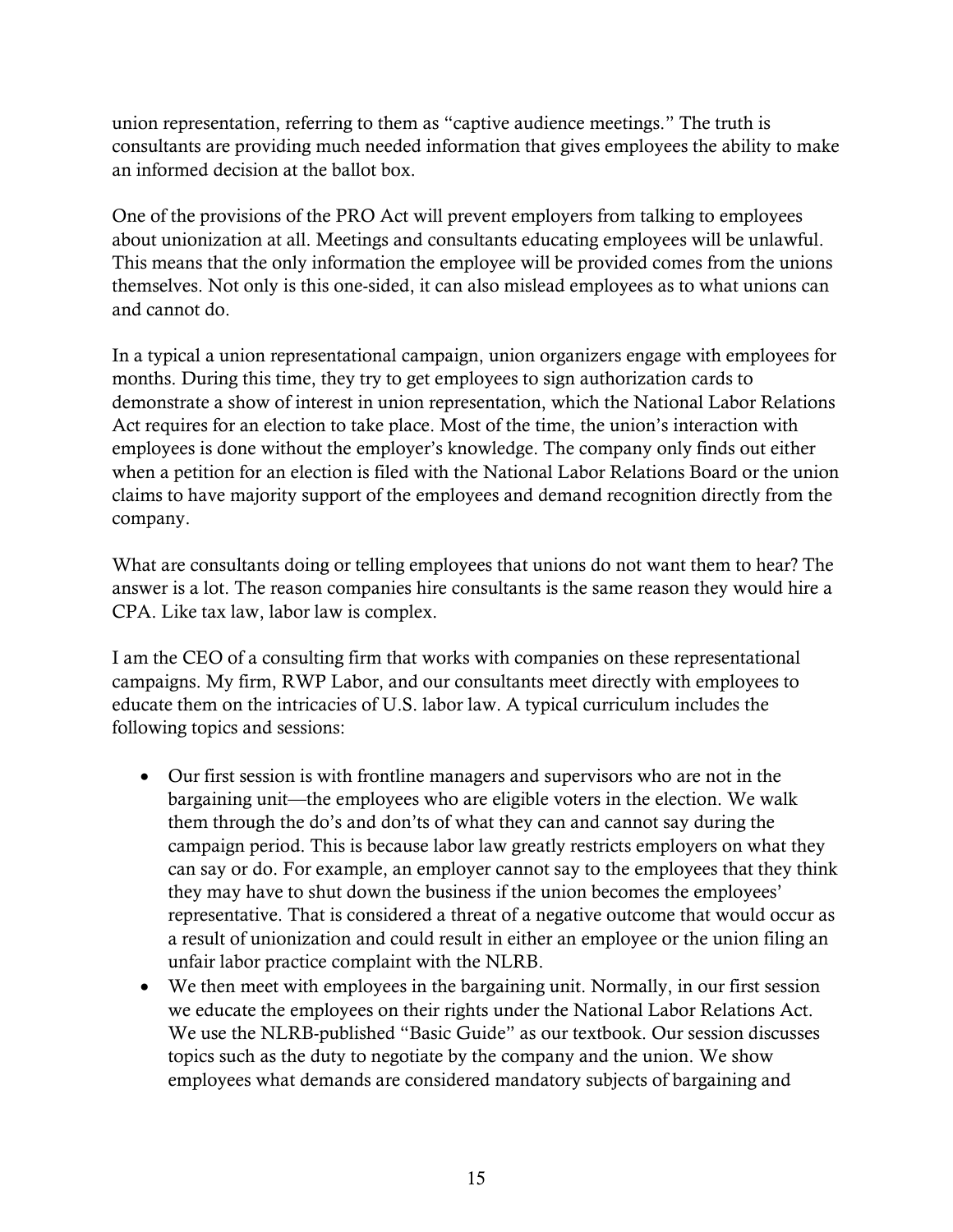which demands companies do not have to consider. We talk about strikes and the difficult procedures required to decertify a union.

- Collective bargaining is an important session because the unions have been telling employees that they will get a seat at the table and have promised that the company will cave to their demands. We explain that this is not entirely true as the collective bargaining agreement is between the company and the union. The employees are not signatories to the contracts.
- In another session, we discuss unionization as a freedom of association issue. During the typical organizing period unions do not share a lot of information about themselves. We show employees the union's constitution and bylaws; normally it is the first time they have seen them. Although it is called a constitution, it reads more like a rulebook, with the union structured as a top-down organization. We also look at the union's finances, as reported in Form LM-2, which unions are required to file with the Department of Labor. We show the employees how dues money is spent. The LM-2's usually have exorbitant salaries and lavish expenses. They show political contributions made that some employees may not agree with.
- Everyone wants job security and unions often tout they will get it for their members. In another session, we show how that process really works. For example, layoffs in union-represented businesses are normally done by seniority. The most recently hired workers are the first to be let go—great if you been there the longest, bad if not. The point is there is no consideration to merit.

Representational elections are conducted by the NLRB, a U.S. government agency that guarantees the anonymity of the voters. When employees walk into the voting booth alone, they can vote with the knowledge of exactly what is at stake for themselves and their company.

Companies know that a union representational election involves a major business decision that will forever impact their business. That major decision will not be made by the companies leadership; the decision belongs to the employees. For that reason, we submit that it is not only the right of employers to educate the employees; it is their duty.

- *Russ Brown*

## **Notes**

<sup>1</sup> Protecting the Right to Organize Act of 2019 (H.R. 2474)  $116<sup>th</sup>$  Congress (2019-2020), https://www.congress.gov/bill/116th-congress/housel

bill/2474?q=%7B%22search%22%3A%5B%22hr+2474%22%5D%7D&s=1&r=1.

<sup>2</sup> United States House of Representatives, Committee on Education and Labor, "House and Senate Democrats Unveil Landmark Legislation to Protect Workers' Right to Organize," May 2, 2019,

https://edlabor.house.gov/media/press-releases/house-and-senate-democrats-unveil-landmark-legislation-toprotect-workers-right-to-organize.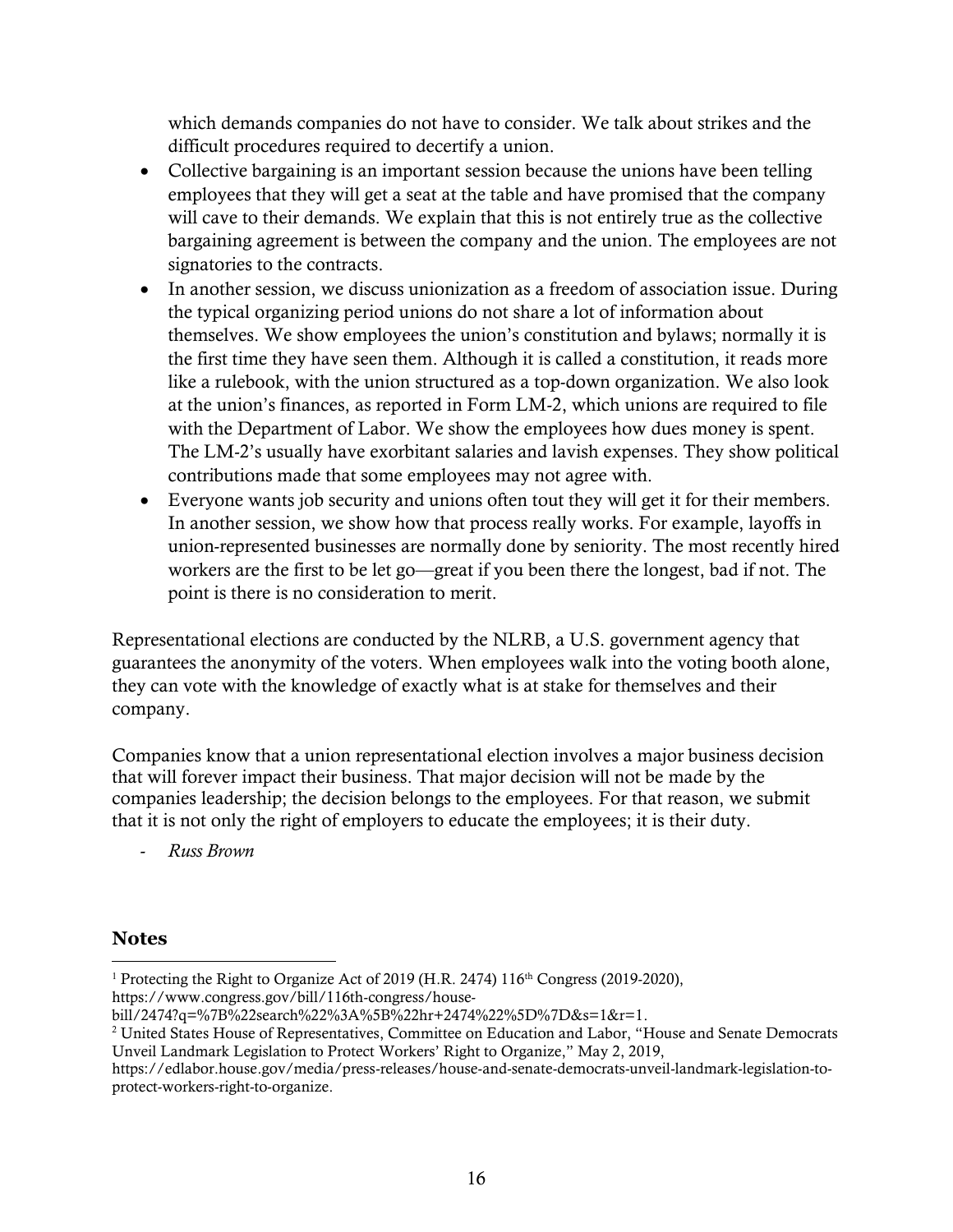<sup>3</sup> Steven Greenhouse, "Union Membership in U.S. Fell to a 70-Year Low Last Year," *New York Times*, January 21, 2011, https://www.nytimes.com/2011/01/22/business/22union.html.

https://chicagounbound.uchicago.edu/cgi/viewcontent.cgi?article=1493&context=law\_and\_economics. <sup>5</sup> Statement by G. Roger King, Senior Labor and Employment Counsel, HR Policy Association, United States House of Representatives, Committee on Education and Labor, Hearing on Protecting the Right to Organize Act: Modernizing America's Labor Laws, July 25, 2019, 116<sup>th</sup> Congress.

6 Ibid.

 $\overline{a}$ 

<sup>7</sup> According to the AFL-CIO's 2018 LM-2 report filed with the Department of Labor, the union federation spent slightly over \$24 million on political activities and lobbying and less than \$15 million on representational activity, https://olms.dol-esa.gov/query/orgReport.do?rptId=683270&rptForm=LM2Form.

<sup>8</sup> Michael Lotito, Maurice Baskin, and Missy Parry, "Was the Obama NLRB the Most Partisan Board in History?" Coalition for a Democratic Workplace and Littler's Workplace Policy Institute, December 6, 2016, http://myprivateballot.com/wp-content/uploads/2016/12/CDW-NLRB-Precedents-.pdf.

<sup>9</sup> "Union Members Summary," Bureau of Labor Statistics, January 18, 2019,

https://www.bls.gov/news.release/union2.nr0.htm.

<sup>10</sup> *Letter Carriers v. Austin*, 418 U.S. 264 (1974), https://supreme.justia.com/cases/federal/us/418/264/.  $11$  Ibid.

<sup>12</sup> National Labor Relations Board, Representation—Case Procedures, Final Rule, Dissent from https://www.regulations.gov/document?D=NLRB\_FRDOC\_0001-0035

<sup>13</sup> *Letter Carriers v. Austin* Dissent.

<sup>14</sup> Communications Workers of America, "How to Organize," CWA website, accessed July 23, 2017, https://cwa-union.org/join-union/how-organize.

<sup>15</sup> Matthew D. Austin, "Final Countdown ... Less than One Month to Prepare for Ambush Elections," Roetzel & Andress LPA, accessed July 24, 2019,

https://www.ralaw.com/storage/zZib1WPDlKiunj4kvE01ijeQq7Jq1JIYO7VNnTtd.pdf.

<sup>16</sup> Robert Combs, "Five Metrics that Explain the State of the Unions," Bloomberg Law, April 24, 2019, https://news.bloomberglaw.com/bloomberg-law-analysis/analysis-five-metrics-that-explain-the-state-of-theunions.

<sup>17</sup> Michael Carrouth and Stephen Mitchell, "NLRB 'Quickie Election' Rule Providing a Big Boost to Unions," Fisher Phillips, January 4, 2016, https://www.fisherphillips.com/resources-newsletters-article-nlrb-quickieelection-rule-providing-a-big-boost-to-unions.

<sup>18</sup> "Statement by AFL-CIO President Richard Trumka on National Labor Relations Board Election Rule," AFL-CIO, December 12, 2014, https://aflcio.org/press/releases/statement-afl-cio-president-richard-trumkanational-labor-relations-board-election.

<sup>19</sup> National Labor Relations Board, "Median Days from Petition to Election," accessed July 24, 2019, https://www.nlrb.gov/news-outreach/graphs-data/petitions-and-elections/median-days-petition-election.  $20$  Ibid.

<sup>21</sup> National Labor Relations Board, "Election Report for Cases Closed," FY 2013 Summary of Elections, https://www.nlrb.gov/sites/default/files/attachments/basic-page/node-

1680/FY2013%20Election%20Report.pdf.

<sup>22</sup> National Labor Relations Board, "Election Report for Cases Closed," FY 2014 Summary of Elections, https://www.nlrb.gov/sites/default/files/attachments/basic-page/node-4141/FY%202014.pdf.

<sup>23</sup> National Labor Relations Board, "Election Report for Cases Closed," FY 2016 Summary of Elections, https://www.nlrb.gov/sites/default/files/attachments/basic-page/node-4626/Total%20Elections%202016.pdf.

<sup>24</sup> National Labor Relations Board, "Representation - Case Procedures," Final Rule, April 10, 2015, https://www.regulations.gov/document?D=NLRB\_FRDOC\_0001-0080.

<sup>25</sup> National Labor Relations Board Office of the General Counsel, "Guidance Memorandum on Representation Case Procedure Changes Effective April 14, 2015," Memorandum GC 15-06, April 6, 2015, https://www.nlrb.gov/news-publications/nlrb-memoranda/general-counsel-memos.

<sup>26</sup> *Laerco Transportation & Warehouse*, 269 NLRB 324 (1984). http://www.constangy.net/nr\_images/laerco.pdf

<sup>27</sup> *Browning-Ferris Industries of California, Inc., d/b/a BFI Newby Island Recyclery and FPR-II, LLC,*

<sup>4</sup> Richard Epstein, "The Case against the Employee Free Choice Act," University of Chicago Law School, January 2009,

https://edlabor.house.gov/imo/media/doc/KingTestimony072519.pdf.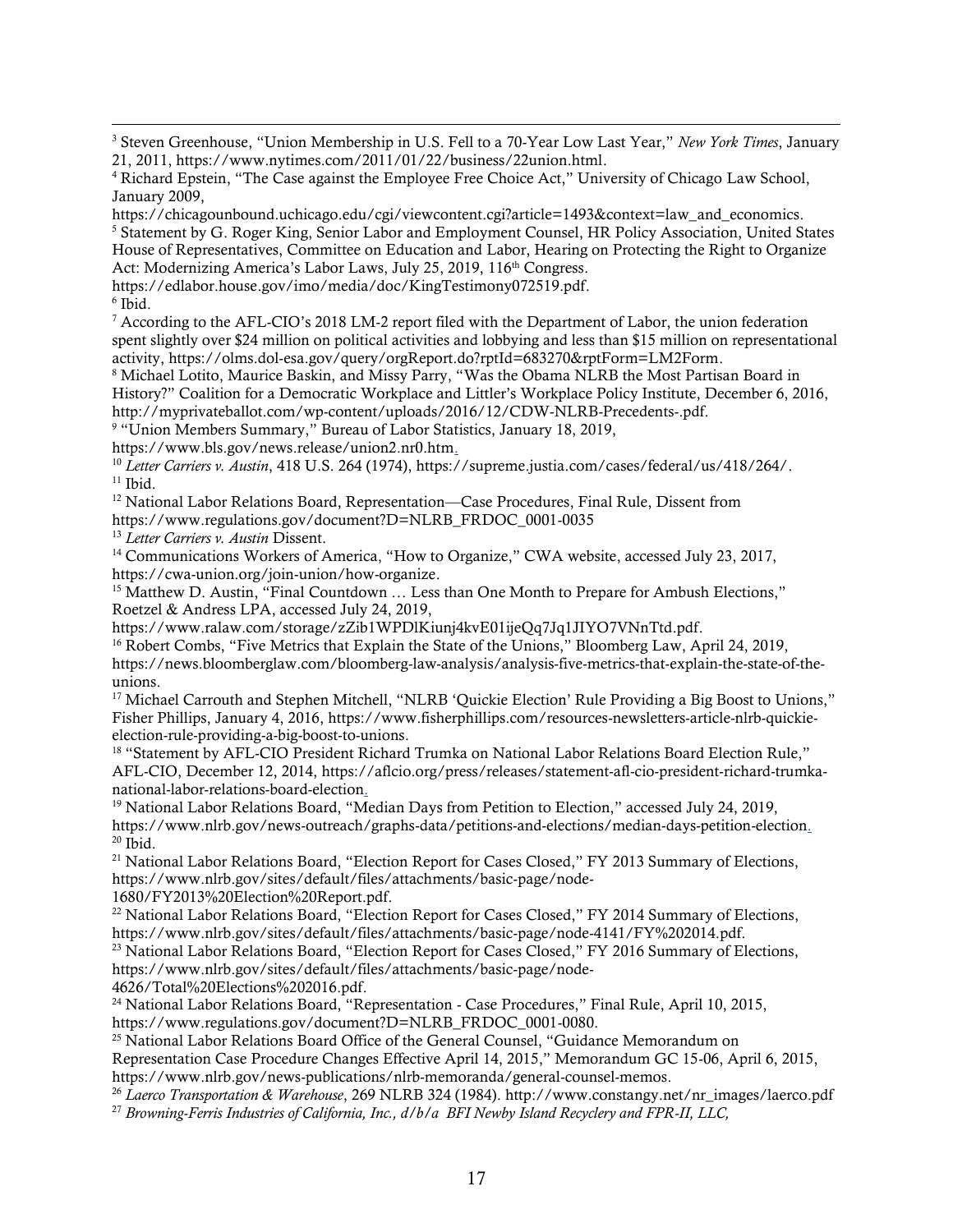$\overline{a}$ *d/b/a Leadpoint Business Services and Sanitary Truck Drivers and Helpers Local 350, International Brotherhood of Teamsters, Petitioner*, Case 32–RC–109684, August 27, 2015,

https://www.ebglaw.com/content/uploads/2017/05/Plenary-1-2017-Participant-Materials.pdf. <sup>28</sup> Ben Gitis, "The Joint Employer Standard and the Supply Chain," American Action Forum, November 26, 2018, https://www.americanactionforum.org/research/joint-employer-standard-and-supply-chain/.

<sup>29</sup> International Franchise Association, "The Economic Impact of an Expanded Joint Employer Standard," submitted to the National Labor Relations Board, Re: 3142-AA13; Proposed Rule Regarding the Standard for Determining Joint Employer Status, January 28, 2019, https://www.franchise.org/sites/default/files/2019- 05/JE%20Econ%20Impact%200128.pdf.

<sup>30</sup> For example, pass the *Modern Worker Empowerment Act*, H.R. 4069, which would harmonize the definition of "employee" for purposes of federal statutes by amending the Fair Labor Standards Act to apply a "commonlaw" test to define the term.

<sup>31</sup> 29 U.S.C. § 152(3); *NLRB v. United Ins. Co.*, 390 U.S. 254, 256 (1968) ("[T]here is no doubt that we should apply the common-law agency test here in distinguishing an employee from an independent contractor."). <sup>32</sup> Social Security Act of 1935, 42 U.S.C. § 410(j)(2); Federal Insurance Contributions Act, 26 U.S.C. §

3121(d)(2); Federal Unemployment Tax Act, 26 U.S.C. § 3306(i); Employee Retirement Income Security Act of 1974, 29 U.S.C. § 1002(6) and *Nationwide Mut. Ins. Co. v. Darden*, 503 U.S. 318, 323 (1992); Affordable Care Act Employer Mandate, 26 U.S.C. § 4980H and 26 C.F.R. § 54.4980H-1(a)(15).

<sup>33</sup> *Alvarez v. XPO Logistics Cartage LLC*, 2018 U.S. Dist. LEXIS 208110 (C.D. Cal. Nov. 15, 2018); *Chambers v. RDI Logistics, Inc.*, 476 Mass. 95 (2016); *Schwann v. FedEx Ground Package Sys.*, 813 F.3d 429 (1st Cir. 2016). <sup>34</sup> *RDI Logistics, Inc.*, 476 Mass. at 102-03.

<sup>35</sup> *Kirby of Norwich v. Adm'r, Unemployment Comp. Act*, 328 Conn. 38, 49-50 (2018).

<sup>36</sup> Ibid., p. 51.

<sup>37</sup> Arkansas H.B. 1850, enacted April 16, 2019; Oklahoma H.B. 1095, enacted May 10, 2019; and Tennessee H.B. 539, enacted May 13, 2019.

<sup>38</sup> "Right-To-Work Resources," National Conference of State Legislatures, accessed August 8, 2019, http://www.ncsl.org/research/labor-and-employment/right-to-work-laws-and-bills.aspx.

<sup>39</sup> "Right to Work States Timeline," National Right to Work Committee, accessed August 8, 2019, https://nrtwc.org/facts/state-right-to-work-timeline-2016/.

 $40$  Protecting the Right to Organize Act of 2019, H.R. 2474, 116<sup>th</sup> Congress (2019).

<sup>41</sup> James Sherk, "Unelected Unions: Why Workers Should Be Allowed to Choose their Representatives," Heritage Foundation, August 27, 2012, https://www.heritage.org/jobs-and-labor/report/unelected-unionswhy-workers-should-be-allowed-choose-their-representatives.

<sup>42</sup> "Ford Signs First Contract with UAW on June 20, 1941," United Auto Workers website, June 20, 2017, https://uaw.org/ford-signs-first-contract-uaw-june-20-1941/.

<sup>43</sup> Jeffrey A. Eisenach, Ph.D., "Right-to-Work Laws: The Economic Evidence," NERA Economic Consulting, May 2018,

https://www.nera.com/content/dam/nera/publications/2018/PUB\_Right\_to\_Work\_Laws\_0518\_web.pdf. <sup>44</sup> Richard Vedder and Jonathan Robe, "An Interstate Analysis of Right to Work Laws," Competitive Enterprise Institute, July 16, 2014, https://cei.org/content/interstate-analysis-right-work-laws. <sup>45</sup> Ibid.

<sup>46</sup> Jeffrey M. Jones, "Americans Approve of Unions but Support "Right to Work," Gallup, August, 2014, https://news.gallup.com/poll/175556/americans-approve-unions-support-right-work.aspx.

<sup>47</sup> "Voters More Skeptical of Right-To-Work Laws," Rasmussen Reports, January 28, 2015,

http://www.rasmussenreports.com/public\_content/politics/general\_politics/january\_2015/voters\_more\_ske ptical of right to work laws.

<sup>48</sup> WBIR Staff, "Group claims VW may accept union at Chattanooga plant," WBIR, April 8, 2014,

https://www.wbir.com/article/news/group-claims-vw-may-accept-union-at-chattanooga-plant/95211681. <sup>49</sup> "Eight Chattanooga Volkswagen Workers File Federal Charges Challenging UAW Card Check Scheme," National Right to Work Legal Defense Foundation, September 25, 2013, https://www.nrtw.org/news/eightchattanooga-volkswagen-workers-file-federal-charges-challenging-uaw-card-check-scheme-0.

<sup>50</sup> "Dispute Resolution Processes: Arbitration," American Bar Association, accessed on August 7, 2019, https://www.americanbar.org/groups/dispute\_resolution/resources/DisputeResolutionProcesses/arbitration /.

<sup>51</sup> American Arbitration Association website, accessed on August 7, 2019, https://www.adr.org/.